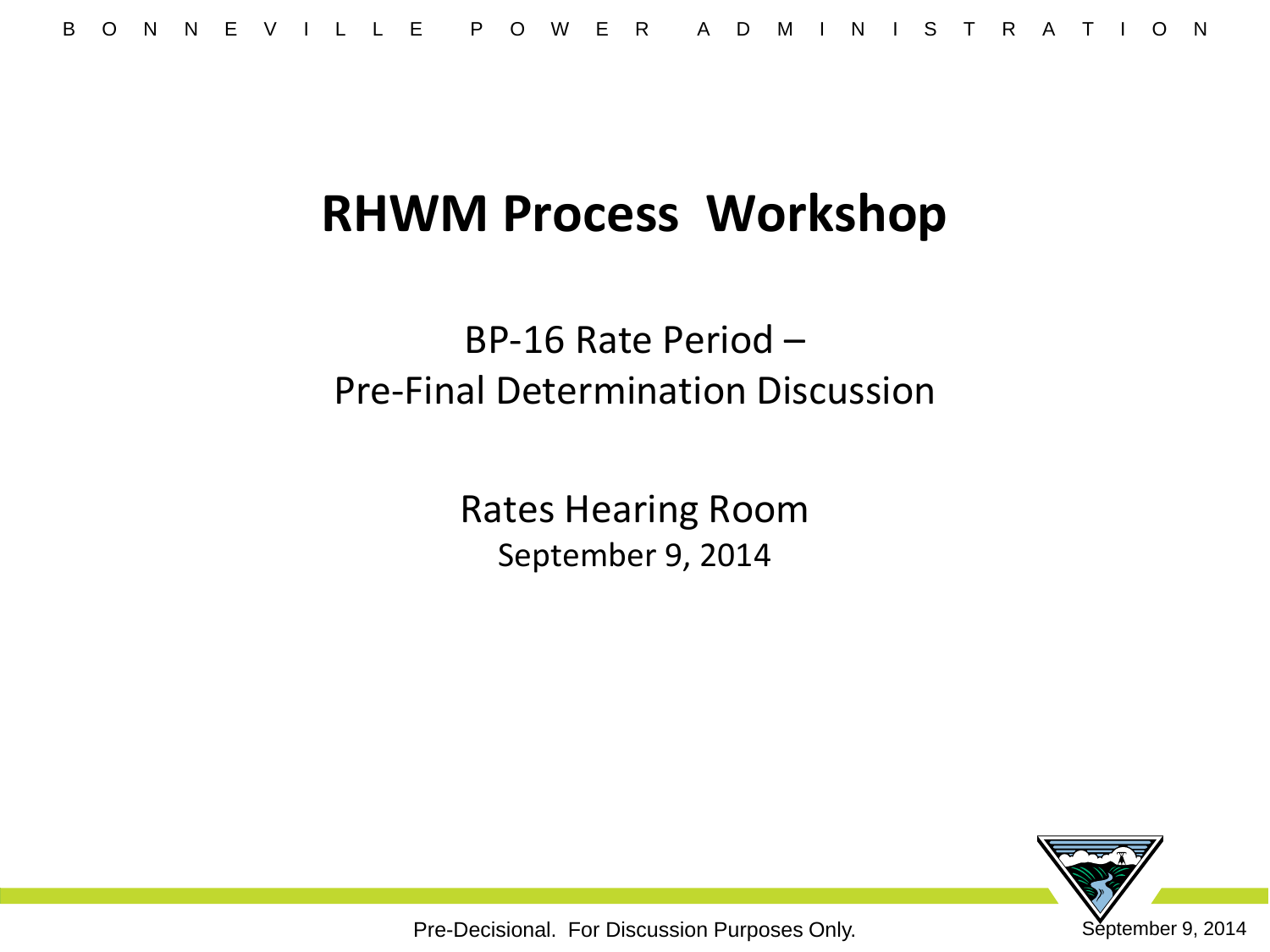### RHWM Process Workshop Agenda

| <b>Topic</b>                                                                                       | Presenter            |
|----------------------------------------------------------------------------------------------------|----------------------|
| Intro and Purpose of Workshop, Introductions                                                       | Peter Stiffler       |
| Part 1                                                                                             |                      |
| Importance of a change in the Tier 1 System to BPA and its Customers                               | Peter Stiffler       |
| <b>Customer Comment Summary</b>                                                                    | <b>Emily Traetow</b> |
|                                                                                                    | Lindsay Bleifuss     |
| Part 2                                                                                             |                      |
| Follow-up on Tier 1 System Changes - Fish Spill Explanations and T1SFCO revised comparison to RHWM |                      |
| Process Tier 1 System                                                                              |                      |
|                                                                                                    |                      |
| <b>Spill Assumption Changes</b><br>$\bullet$                                                       | <b>Holly Harwood</b> |
| T1SFCO<br>$\bullet$                                                                                | <b>Tim Misley</b>    |
| Part 3                                                                                             |                      |
| 2 Proposed Alternatives                                                                            | Peter Stiffler       |
| Rate Impacts of Proposed Alternatives                                                              | Ray Bliven           |
| Other considerations                                                                               | Peter Burger         |
| <b>Critical Slice Amount and Slice Block Implications</b>                                          | <b>Emily Traetow</b> |
|                                                                                                    |                      |
| Discussion:                                                                                        | All                  |
| •Customer feedback on proposed alternatives, and comments to take back to BPA executive team       |                      |
| Outline of Third Party Neutral Review Requirements in the TRM                                      | Peter Stiffler       |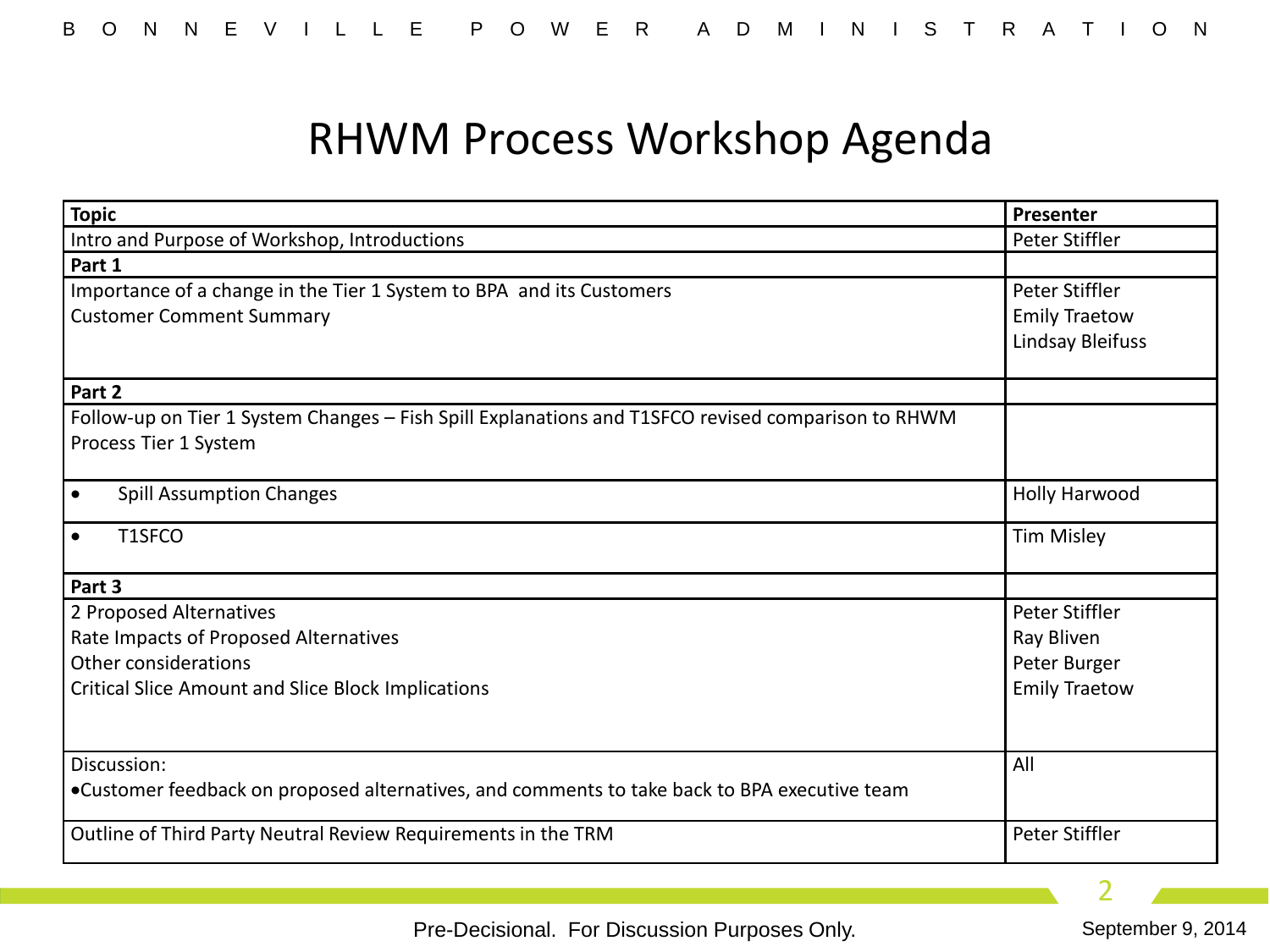### Significance of the Change

- **Significant concern over a reduction in the Tier 1 System Firm Critical Output.**
- **These concerns are related to:** 
	- Effect of lower RHWMs on existence and amount of Above RHWM loads,
	- Rate Impact of lower Tier 1 Sales, and higher service of Above RHWM loads at Tier 2 or self-supply rates,
	- Effect of system shape changes on seasonal loads, like irrigation.
- A full 30% of customers will be impacted by higher Above RHWM loads.
- The Rate Impact of the Tier 1 sales change will affect all customers.
- **Shape effects depending on shape of load-shaping rates only.**
- **BPA Response** 
	- Extension of Comment Period and delay of final determinations
	- Provision of detailed explanations for changes in Canadian operations and spill assumptions
	- Greater transparency
	- But, we cannot go back in time: lessons learned
	- Added discussion of potential alternatives

Pre-Decisional. For Discussion Purposes Only. September 9, 2014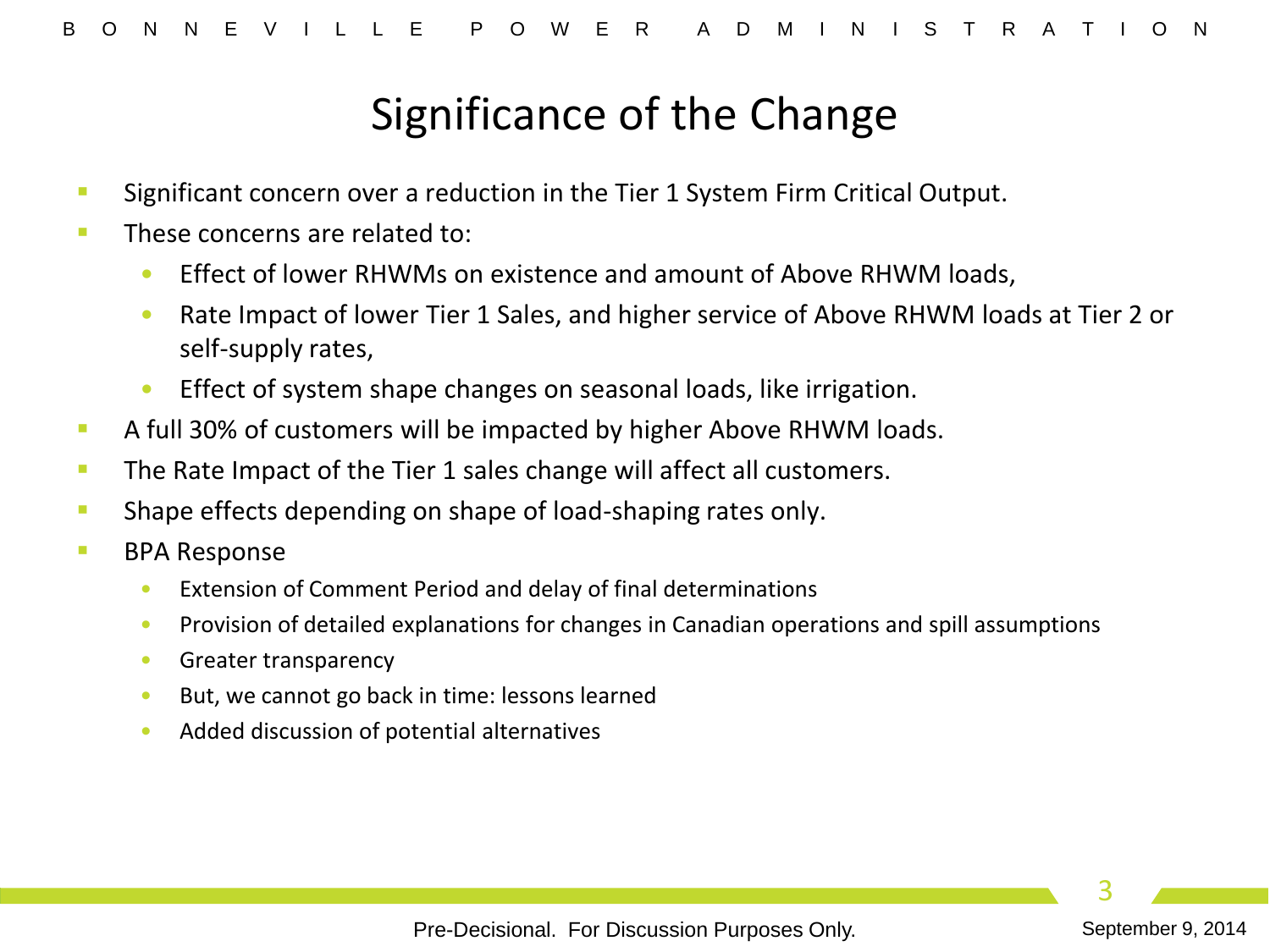#### Customer Comments Review

- Impact of a lower Tier 1 System has real contract right implications; harms customers; cannot be downplayed.
- **Spill assumptions are speculative; alternative assumptions could be made.**
- Canadian operations are based upon 6-year-old plans; archaic and not real?
- **Potential alternatives exist** 
	- Phase in adjustment over two rate periods
	- Revert back to BP-14 RHWM Process regulated hydro generation forecast
- **Request for additional data:** 
	- Revised delta comparison on monthly basis for BP-14 RHWM Process T1SFCO compared to proposed BP-16 RHWM Process T1SFCO
	- Description of anticipated Canadian Operations over the remainder of the Regional Dialogue contracts period

Pre-Decisional. For Discussion Purposes Only. September 9, 2014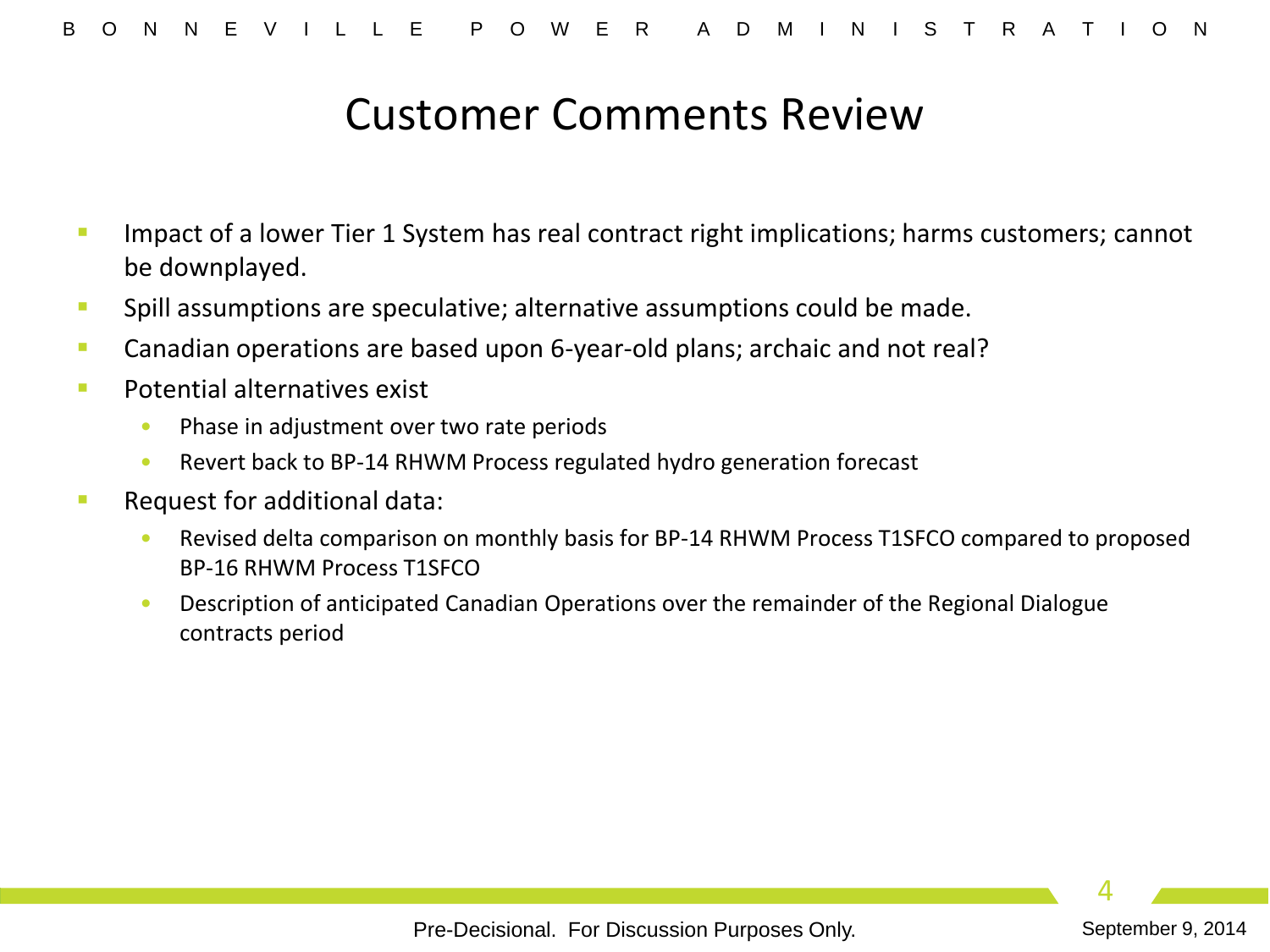# Spill Assumptions

Follow-up Items from August 26, 2014 workshop

5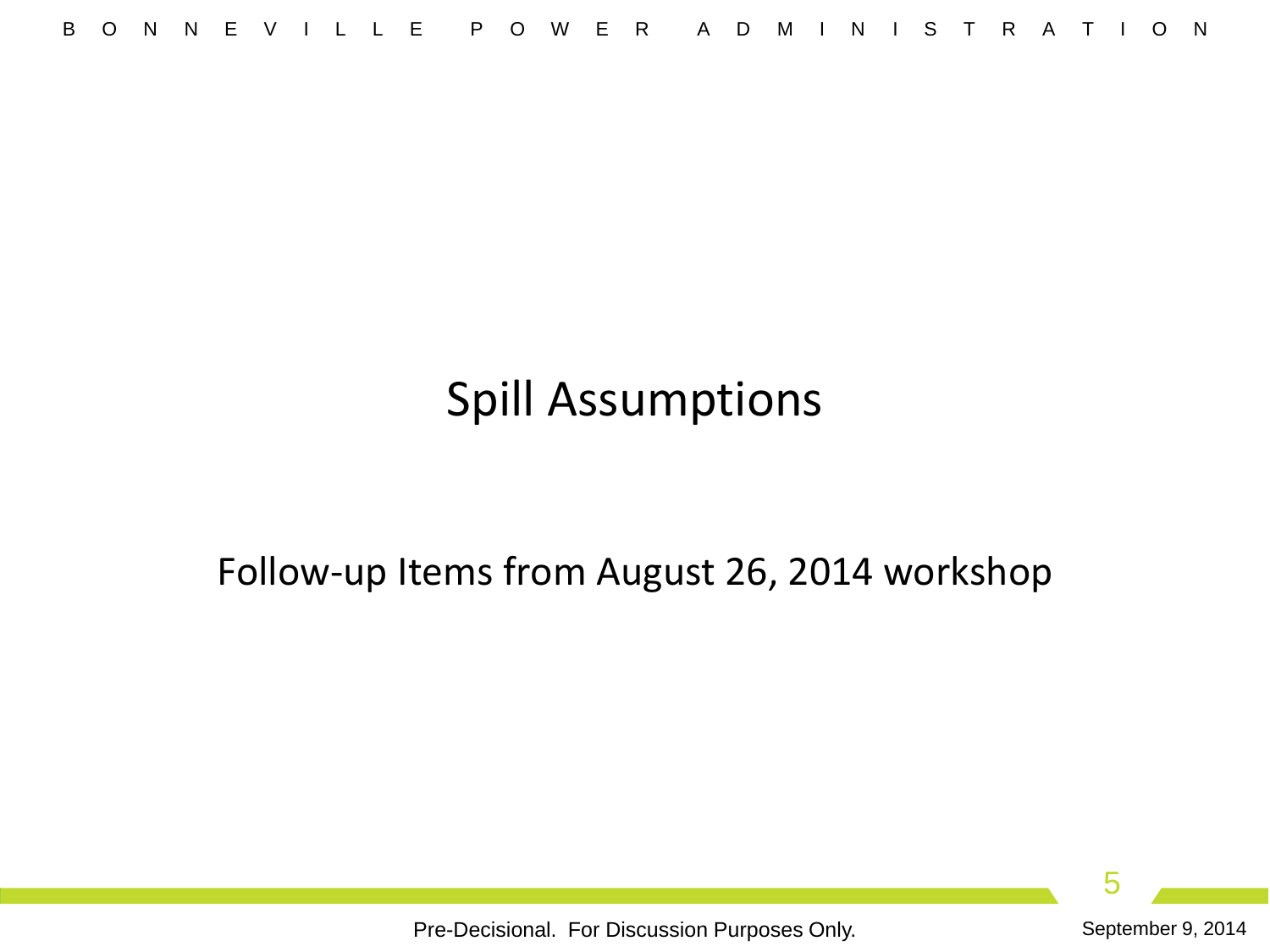Additional information requested about John Day and Ice Harbor spill assumptions:

- BPA is no longer assuming that lower spill amounts will be implemented at these dams during this rate period.
- There is uncertainty regarding timing of completion of successful tests, for example:
	- Tests must achieve the required statistical precision
	- Tests are very expensive and must be accommodated within the Corps budget
	- Very dry and very wet years are not suitable for testing
- There is uncertainty regarding what spill levels will ultimately be determined to be necessary to meet the performance standard.
	- Spill levels for testing at Ice Harbor have not yet been determined
	- If actual spill levels during the test exceed planned spill levels by more than the allowed margin, the planned spill level must be increased or the test redone

Pre-Decisional. For Discussion Purposes Only. September 9, 2014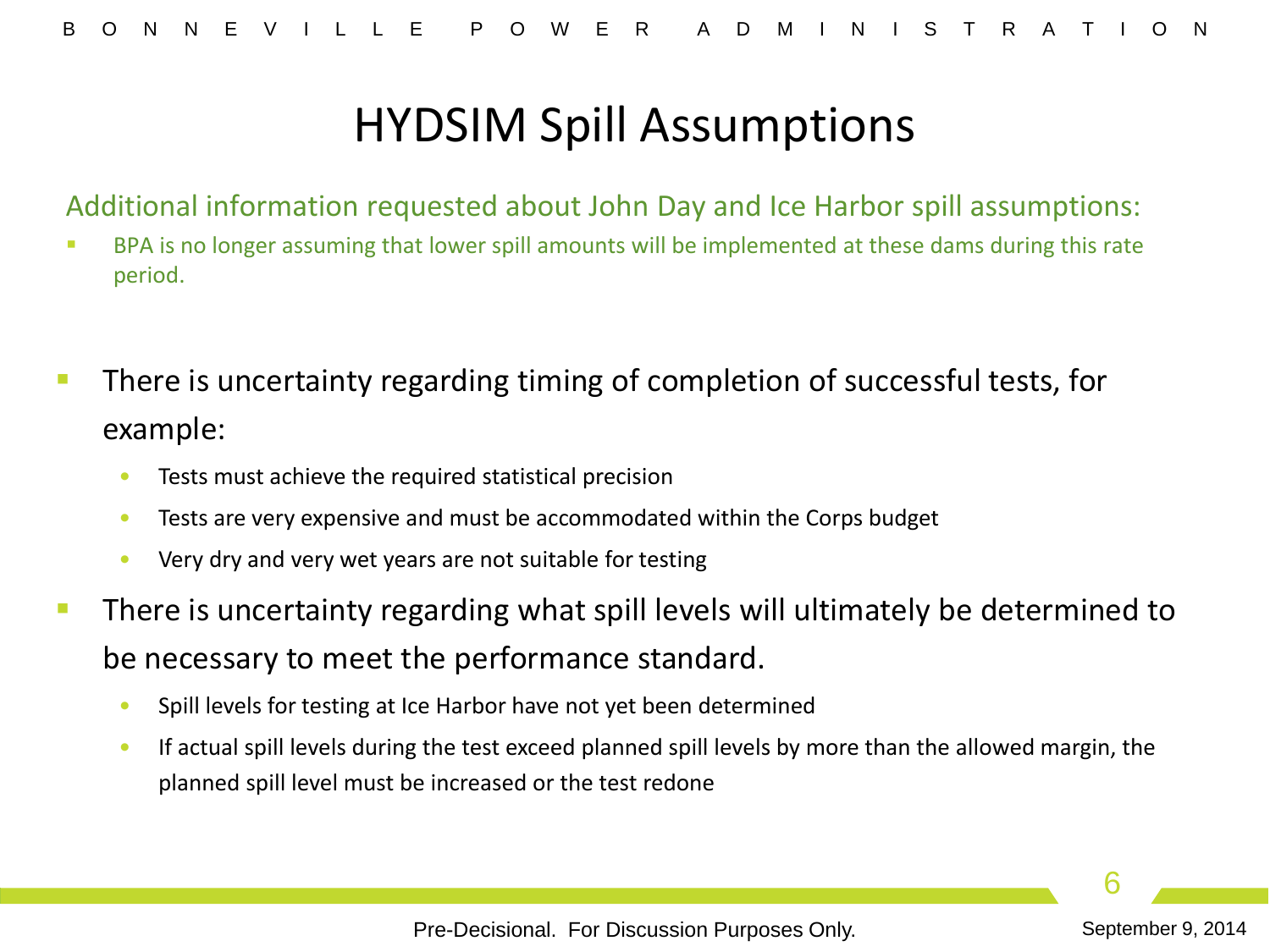The 2014 – 2018 Implementation Plan formalized a process for reviewing performance standard test results and documenting achievement of the performance standards:

- **Process includes detailed technical review of the performance tests** 
	- Did tests meet requirements to be used to show standards are met?
- **Corps considers information gained from the review**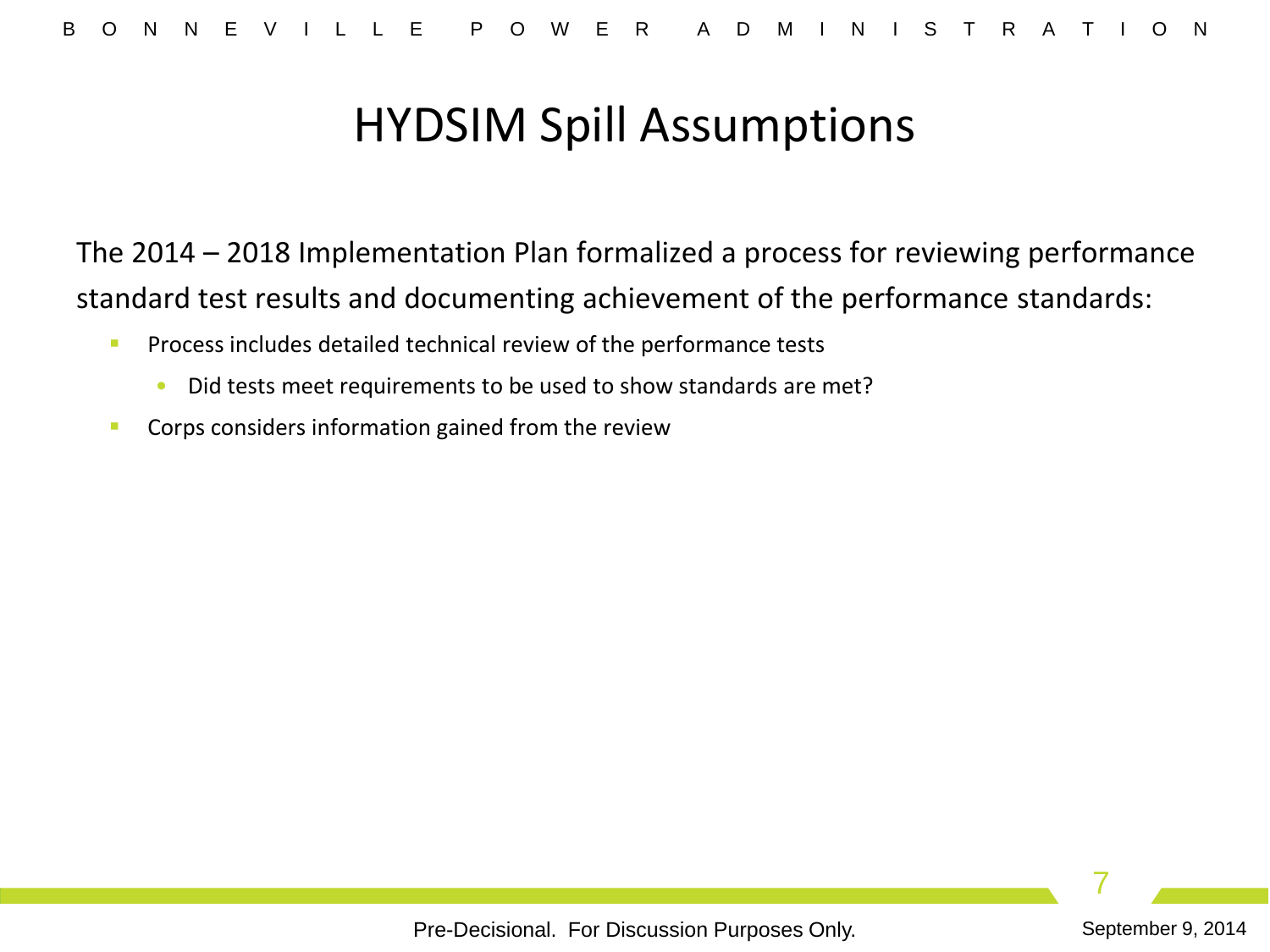- **After two consecutive acceptable tests have been completed at a project, the** Corps will prepare a decision memo with rationale and determination that the standards have been met.
- **Corps memo provided to Regional Implementation Oversight Group (RIOG).** 
	- If disagreement with Corps' decision  $-$  dispute resolution process.
- Corps and NOAA consider input from RIOG and make a final determination.

Pre-Decisional. For Discussion Purposes Only. September 9, 2014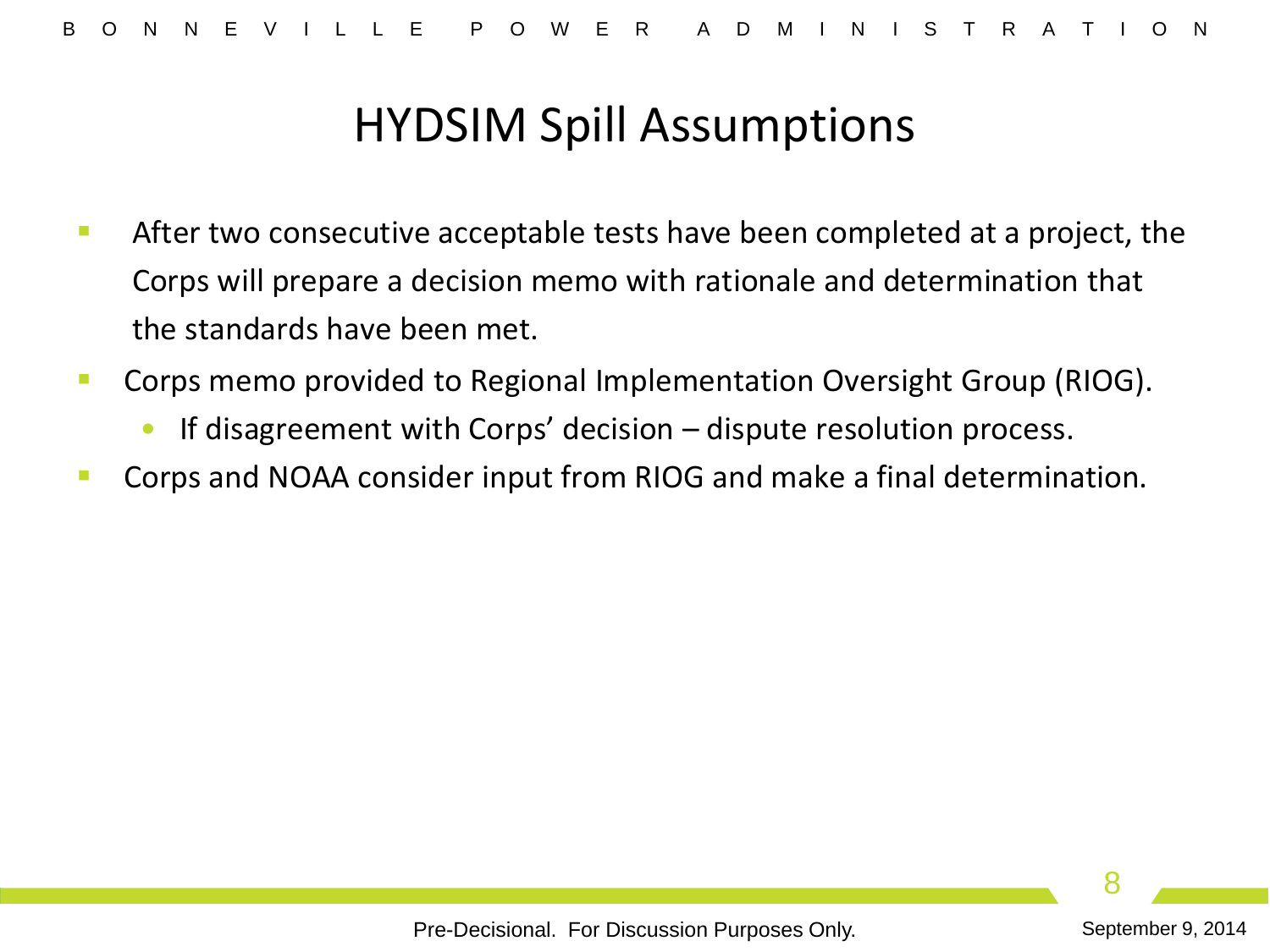John Day Dam – Tests have been completed (second summer test completed in 2014) and are in the queue for consideration in the process. Tests of both 30% spill and 40% spill were conducted.

Ice Harbor Dam – Tests are tentatively scheduled to occur in 2015 and 2016. Spill level for testing has not yet been determined.

Process status – Corps has completed a preliminary draft of the first acceptance memo (for The Dalles Dam where tests were completed in 2012) but has not yet provided the document to the RIOG.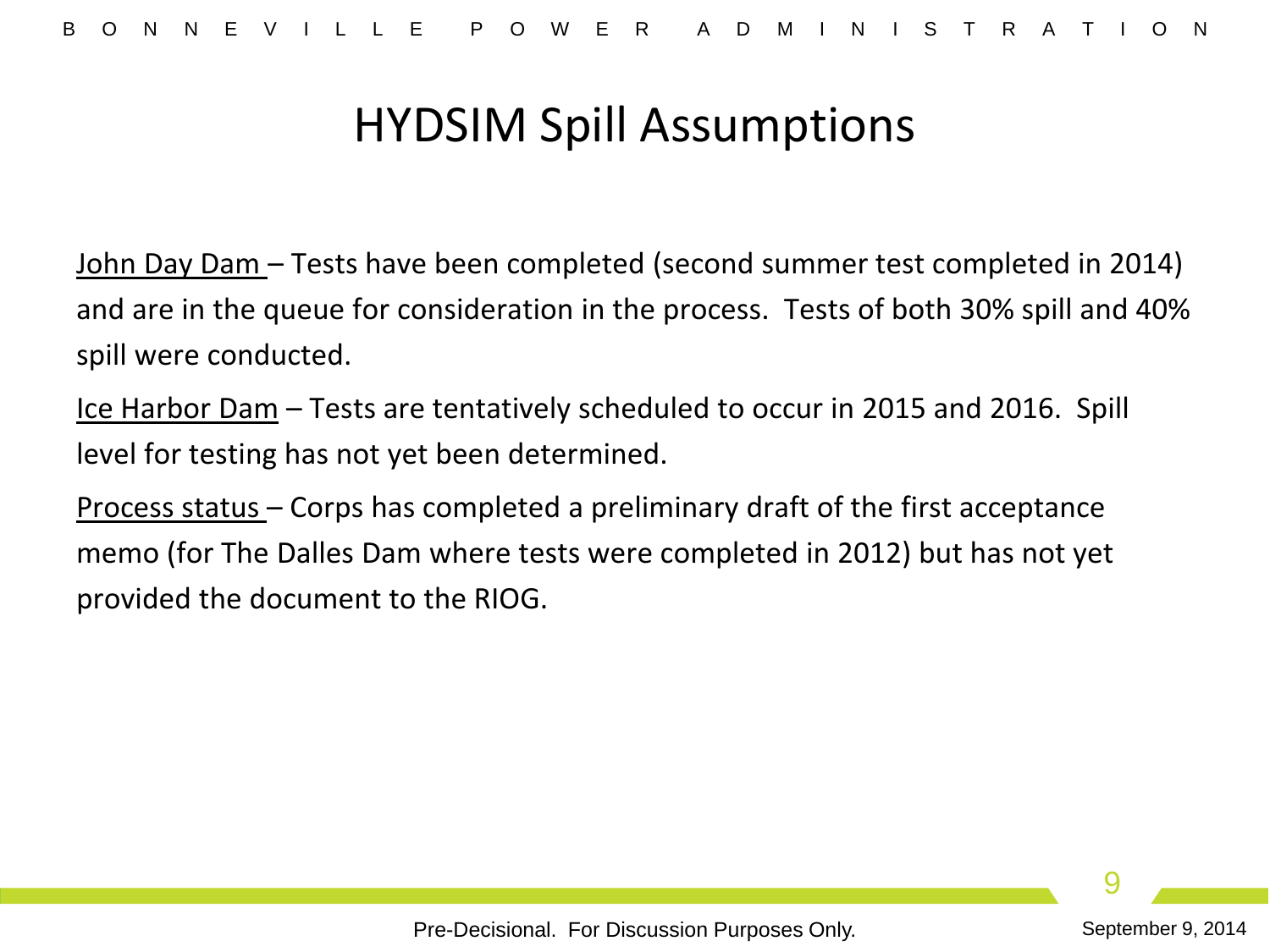Additional information requested about voluntary spill treated as mandatory spill:

- **The FCRPS Biological Opinion would not use terms such as "voluntary spill" and "planning dates" if these** operations were set in concrete.
- Voluntary spill in the BiOp section referenced refers to the spill that is planned for and provided at the four lower Snake River and four lower Columbia River dams for the benefit of juvenile fish passage, in accordance with the operative biological opinions and the Clean Water Act.
- All other spill is considered involuntary because it is driven largely by hydrologic capacity at each dam; the quantity of water that exceeds the capacity of a dam to either temporarily store the water upstream of the dam or pass the water through its turbines. In these circumstances, water must be released through the spillway. Involuntary spill occurs primarily due to lack of available turbine capacity or lack of demand for the electricity.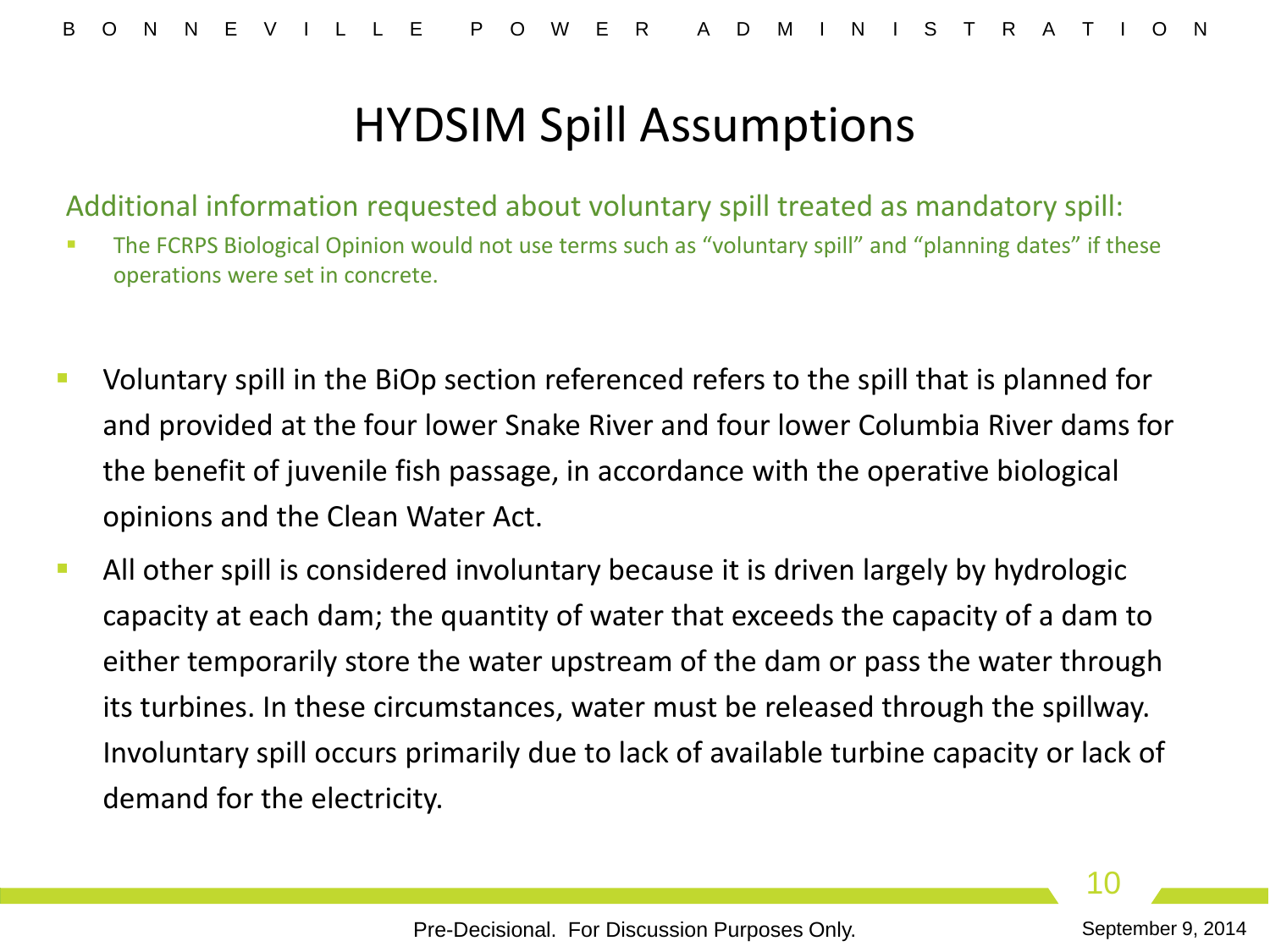# BP-16 RHWM Process Tier 1 System Firm Critical Output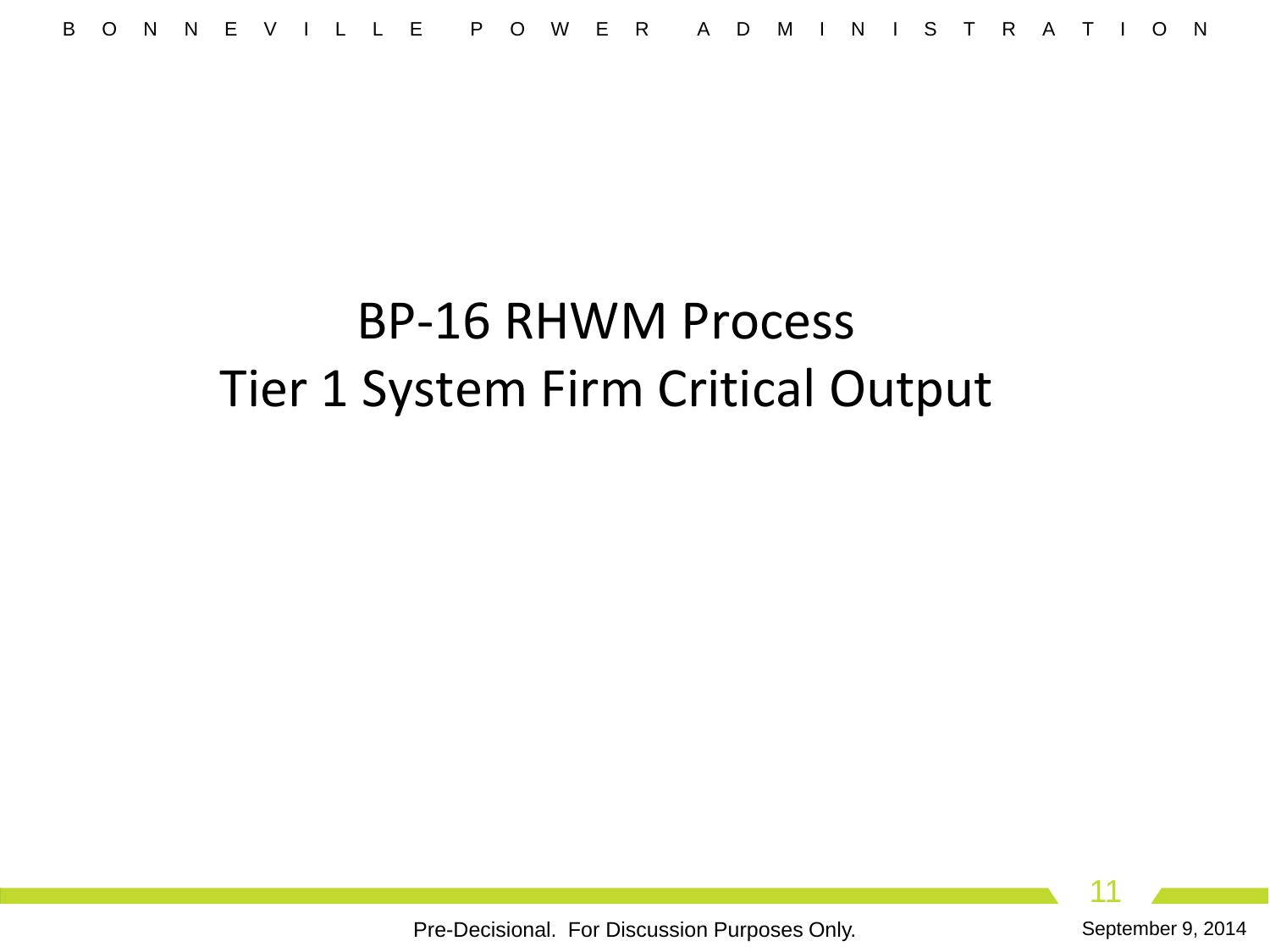#### BP-16 RHWM - Federal Tier 1 System Firm Critical Output

- BP-14 RHWM Process for FY2015-16 was completed on a now retired system (LaRIS).
	- When LaRIS was retired only White Book and Rate Case Studies were archived.
	- The BP-RHWM Process was not archived.
- The monthly aggregated BP-14 RHWM values for FY 2014-15 are presented.
- The monthly regulated hydro generation values, which are the main drivers in the BP-14 RHWM generation estimates, are also presented here.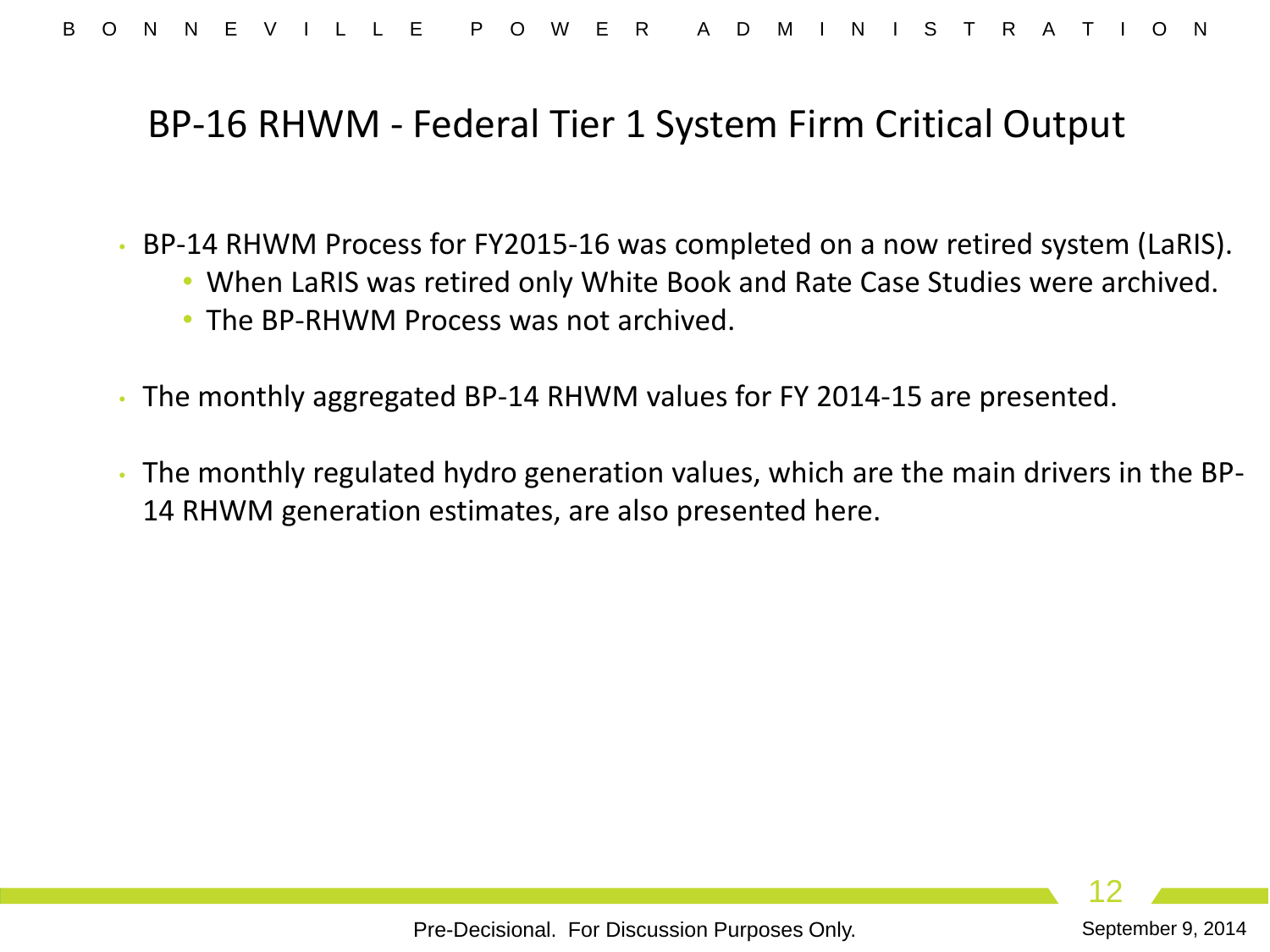# BP-16 RHWM - Federal Tier 1 System Firm Critical Output RHWM Comparison from BP-14 RHWM Process

| 2-Year Average Comparison<br><b>BP-16 Final BP-14 RHWM Process</b><br>(Energy in aMW) | <b>BP-16</b><br><b>Prelim</b><br><b>Proposal</b> | <b>BP-14</b><br><b>RHWM</b><br><b>Proecss</b> | <b>Difference</b><br>2-Year<br>Average | <b>Comment</b>                                                                                                                                     |  |  |  |  |  |
|---------------------------------------------------------------------------------------|--------------------------------------------------|-----------------------------------------------|----------------------------------------|----------------------------------------------------------------------------------------------------------------------------------------------------|--|--|--|--|--|
| <b>T1SFCO Projections</b>                                                             |                                                  |                                               |                                        |                                                                                                                                                    |  |  |  |  |  |
| 1. Federal System Hydro Generation                                                    | 6,664                                            | 6,846                                         | $-181$                                 | Changes in spill criteria on Lower Snake projects in<br>the 2014 BiOp Implementation Plan that highlights<br>spill even in low water conditions    |  |  |  |  |  |
| 2. Designated Non-Fed Owned Res.                                                      | 1,050                                            | 1,022                                         | 28                                     | Resource changes: CGS (+42 aMW), GP-Paper<br>(Wauna) (-14 aMW)                                                                                     |  |  |  |  |  |
| 3. Designated BPA Cont. Purchases                                                     | 177                                              | 159                                           | 18                                     | Expiration of BPA/PASA contract 4/30/2015 and<br>BPA/RVSD contract 4/30/2016 (-18 aMW)                                                             |  |  |  |  |  |
| 4. Designated System Obligations                                                      | $-1,005$                                         | (967)                                         | -38                                    | Obligation changes: CER to Canada (-6 aMW), LCA<br>(8 aMW), Expiration of BPA/PASA contract 4/30/2015<br>and BPA/RVSD contract 4/30/2016 (-13 aMW) |  |  |  |  |  |
| 5. Federal T1SFCO Output                                                              | 6,886                                            | 7,059                                         | -173                                   |                                                                                                                                                    |  |  |  |  |  |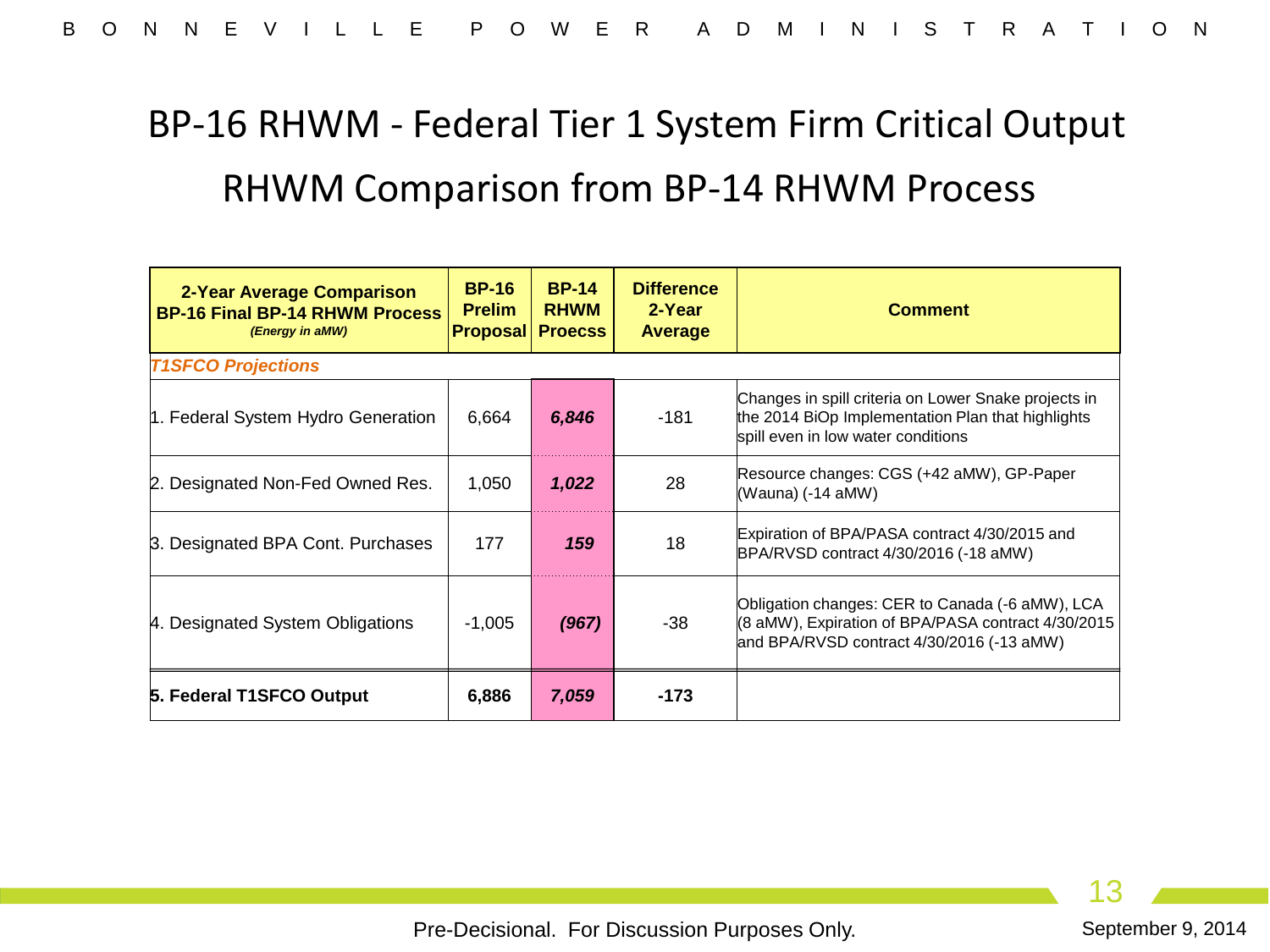#### BP-16 RHWM Process

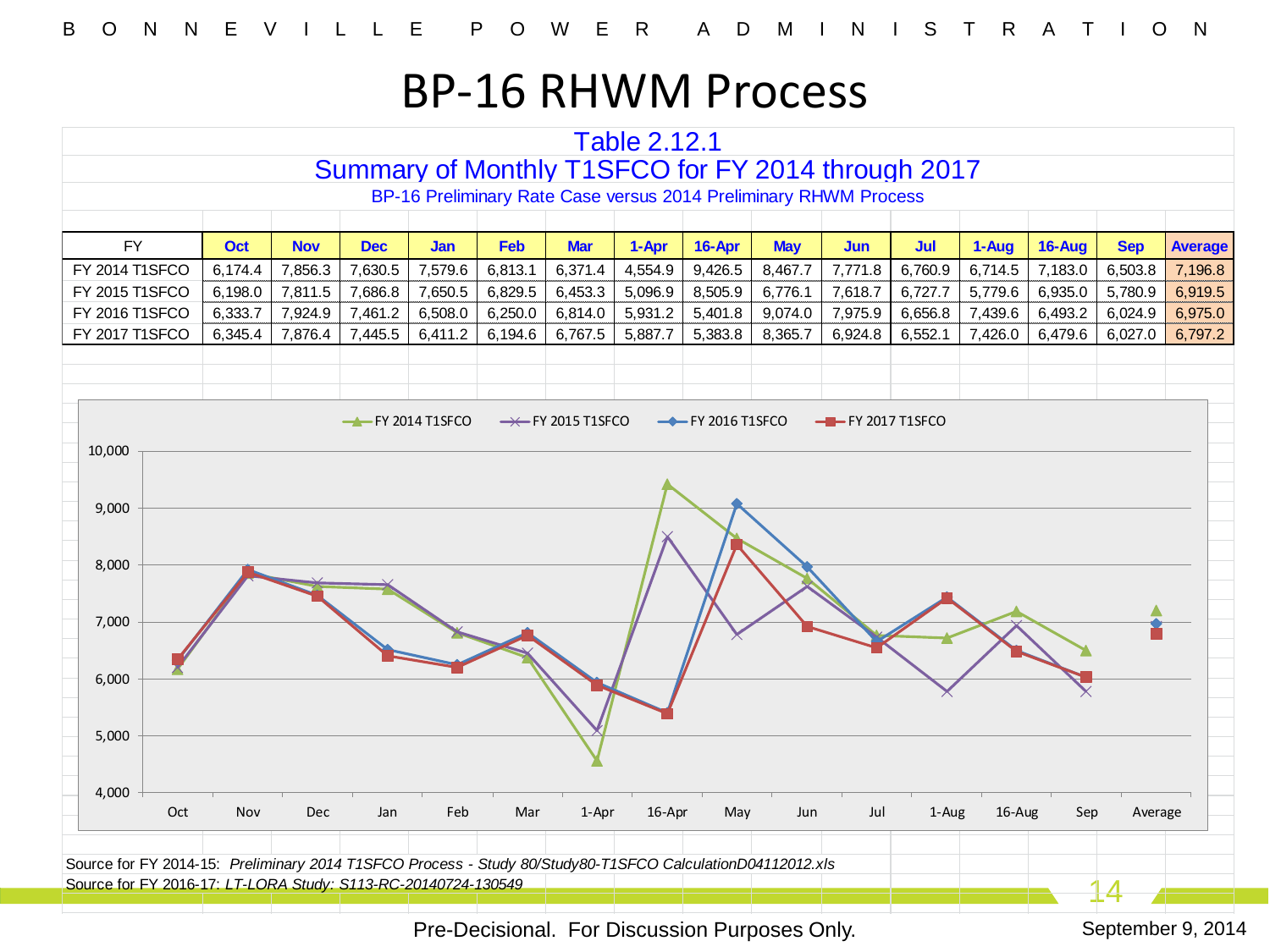#### BP-16 & BP-14 RHWM Firm Federal Regulated Hydro



- The current RHWM studies (FY16 & FY17) reflect numerous modeling updates that have been incorporated into HYDSIM studies since the BP-14 RHWM studies (FY14 & FY15) were completed in April 2012.
- **These changes include, but are not limited to: updates to Canadian operations, flood control data, Grand Coulee** operations, loads, outage assumptions, PNCA project data, and spill assumptions.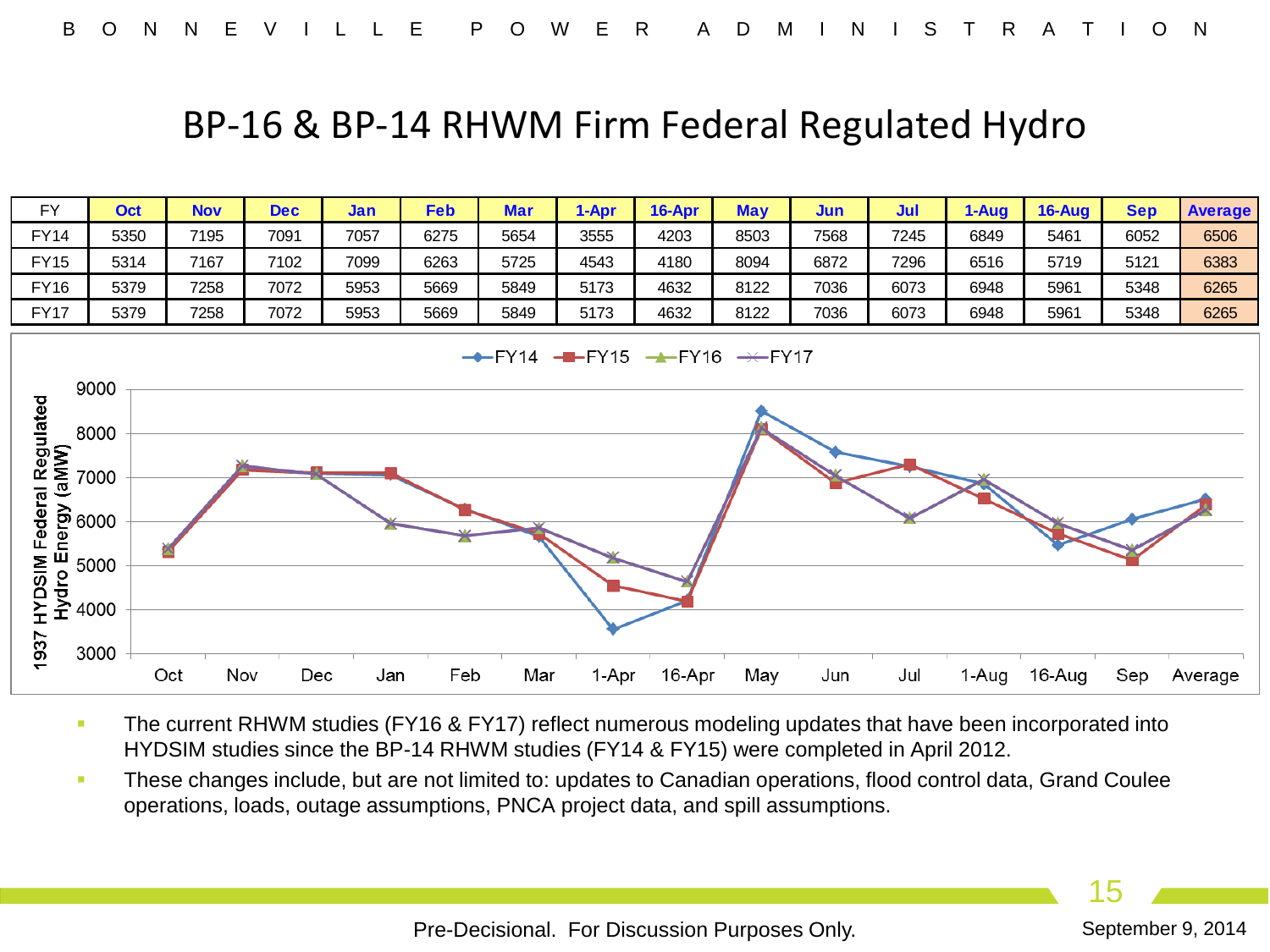#### Canadian Operations Forecast Beyond BP-16

- Operation plans as set under the Treaty establish *real* Canadian flow requirements.
	- *Operating plans are set under the Treaty and prepared 6 years in advance by the U.S. and Canadian Entities.*
	- Operating plans contain forecast regional loads and resources and operating criteria that define the Canadian operation to be used in the actual operating year; but once those studies are complete, plans determine actual operations.
	- For example, the AOP16 was executed in September 2011 and the loads, resources and operating criteria in the AOP16 will be used in 2016.
	- The loads/resources used to define the Canadian operation are not the same as those used in the RHWM studies for U.S. project operations.
- It is impossible to forecast Canadian operations through 2028. Current AOP covers through 2019, so some information on likely changes for the BP-18 period are discussed here.
	- AOP18 (used for 2018 and 2019) is very similar to AOP16, so I would not expect major changes to 1937 Arrow + Duncan annual average outflows through July 2019.
	- But, as detailed in the August 26, 2014 workshop, rate case assumptions regarding supplemental operating agreement and other contracts may differ in the future.

16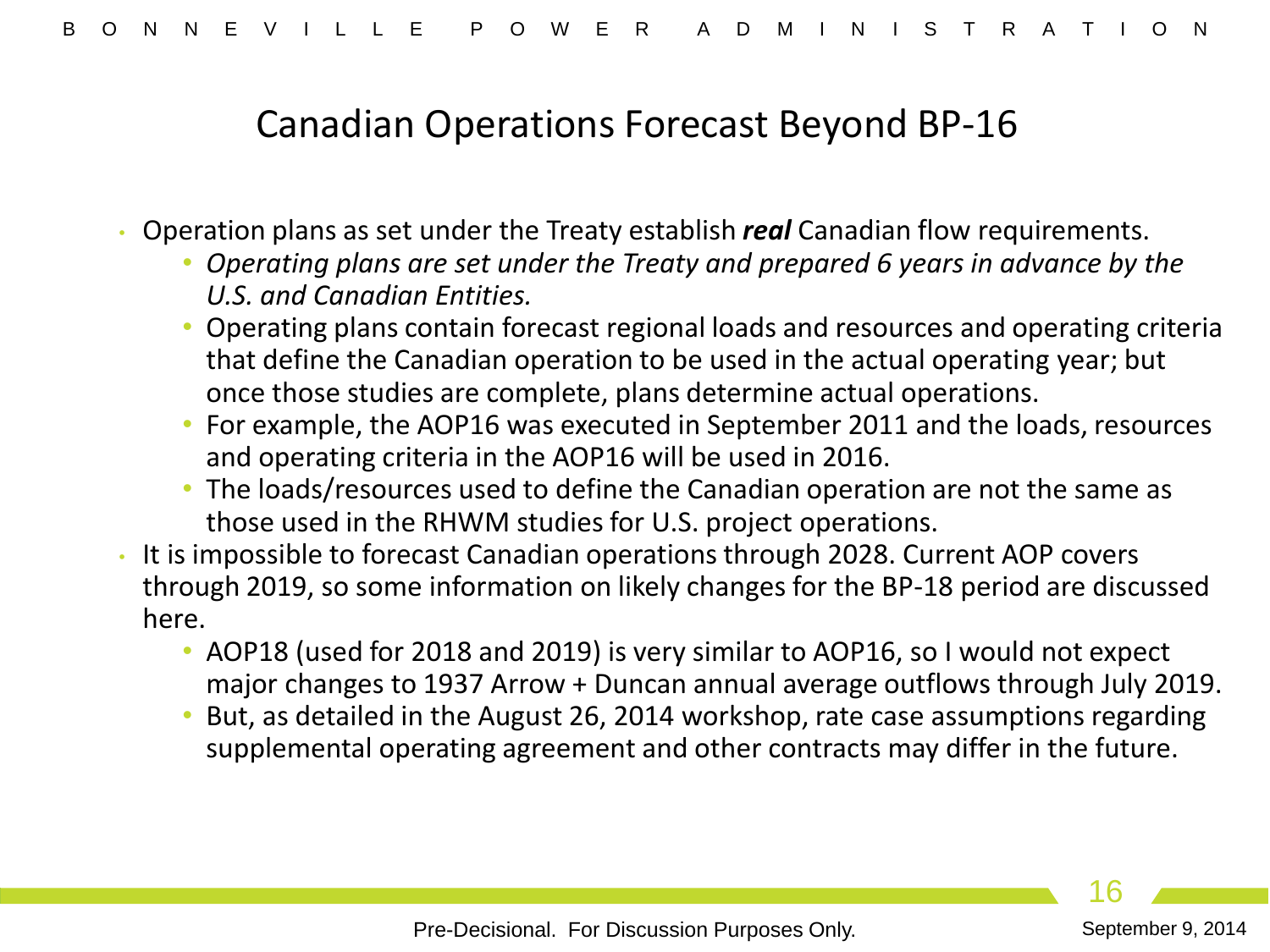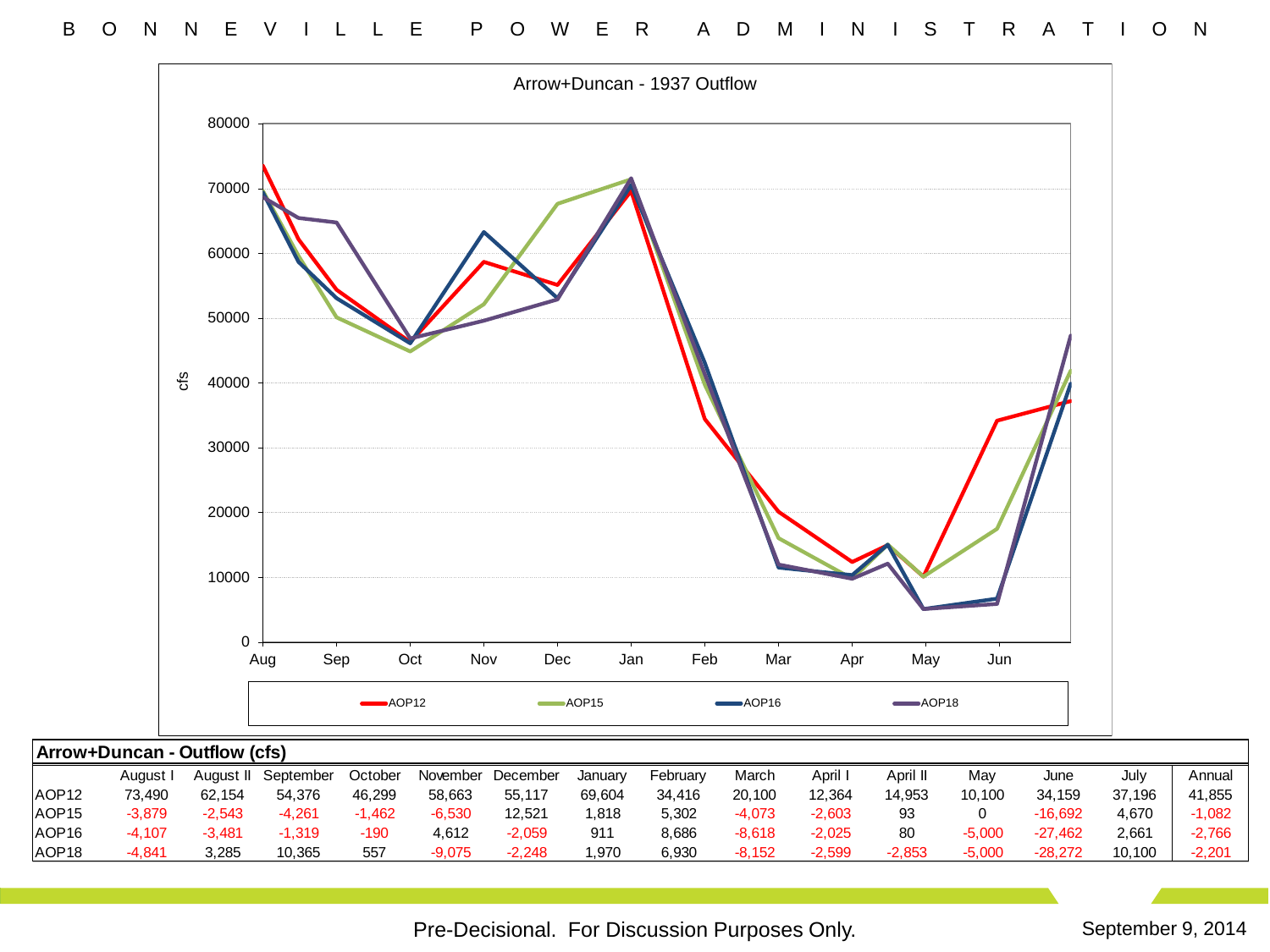

|                   | 8000     |           |                                    |         |                         |            |           |                                               |                         |         |                         |          |          |                   |        |
|-------------------|----------|-----------|------------------------------------|---------|-------------------------|------------|-----------|-----------------------------------------------|-------------------------|---------|-------------------------|----------|----------|-------------------|--------|
|                   |          |           | Aug                                | Sep     | Oct                     | Nov<br>Dec | Jan       | Feb                                           | Mar                     | Apr     | May                     | Jun      |          |                   |        |
|                   |          |           |                                    |         | $\longrightarrow$ AOP12 | -          | $- AOP15$ |                                               | $\longrightarrow$ AOP16 |         | $\longrightarrow$ AOP18 |          |          |                   |        |
|                   |          |           | System - Residual Hydro Load (aMW) |         |                         |            |           |                                               |                         |         |                         |          |          |                   |        |
|                   | August I | August II | September                          | October | November                | December   | January   | February                                      | March                   | April I | April II                | May      | June     | July              | Annual |
| AOP <sub>12</sub> | 10,982   | 11,130    | 11,115                             | 10,095  | 11,793                  | 13,532     | 13,199    | 11,791                                        | 10,517                  | 9,657   | 11,351                  | 13,309   | 13,679   | 12,504            | 11,927 |
| AOP <sub>15</sub> | 220      | $-131$    | $-1,325$                           | $-173$  | 356                     | 525        | 433       | 1,463                                         | 1,513                   | 765     | -422                    | $-1,204$ | $-1,688$ | $-554$            | -43    |
| AOP <sub>16</sub> | 399      | $-159$    | $-1,261$                           | 119     | 686                     | 436        | 1,043     | 1,159                                         | 760                     | 1,182   | 166                     | $-1,237$ | $-2,585$ | $-695$            | $-70$  |
| AOP <sub>18</sub> | 1,092    | 299       | $-859$                             | $-636$  | $-28$                   | 171        | 1,007     | 1,318                                         | 771                     | $-216$  | $-809$                  | $-1,094$ | $-2,567$ | $-233$            | $-168$ |
|                   |          |           |                                    |         |                         |            |           |                                               |                         |         |                         |          |          |                   |        |
|                   |          |           |                                    |         |                         |            |           | Pre-Decisional. For Discussion Purposes Only. |                         |         |                         |          |          | September 9, 2014 |        |
|                   |          |           |                                    |         |                         |            |           |                                               |                         |         |                         |          |          |                   |        |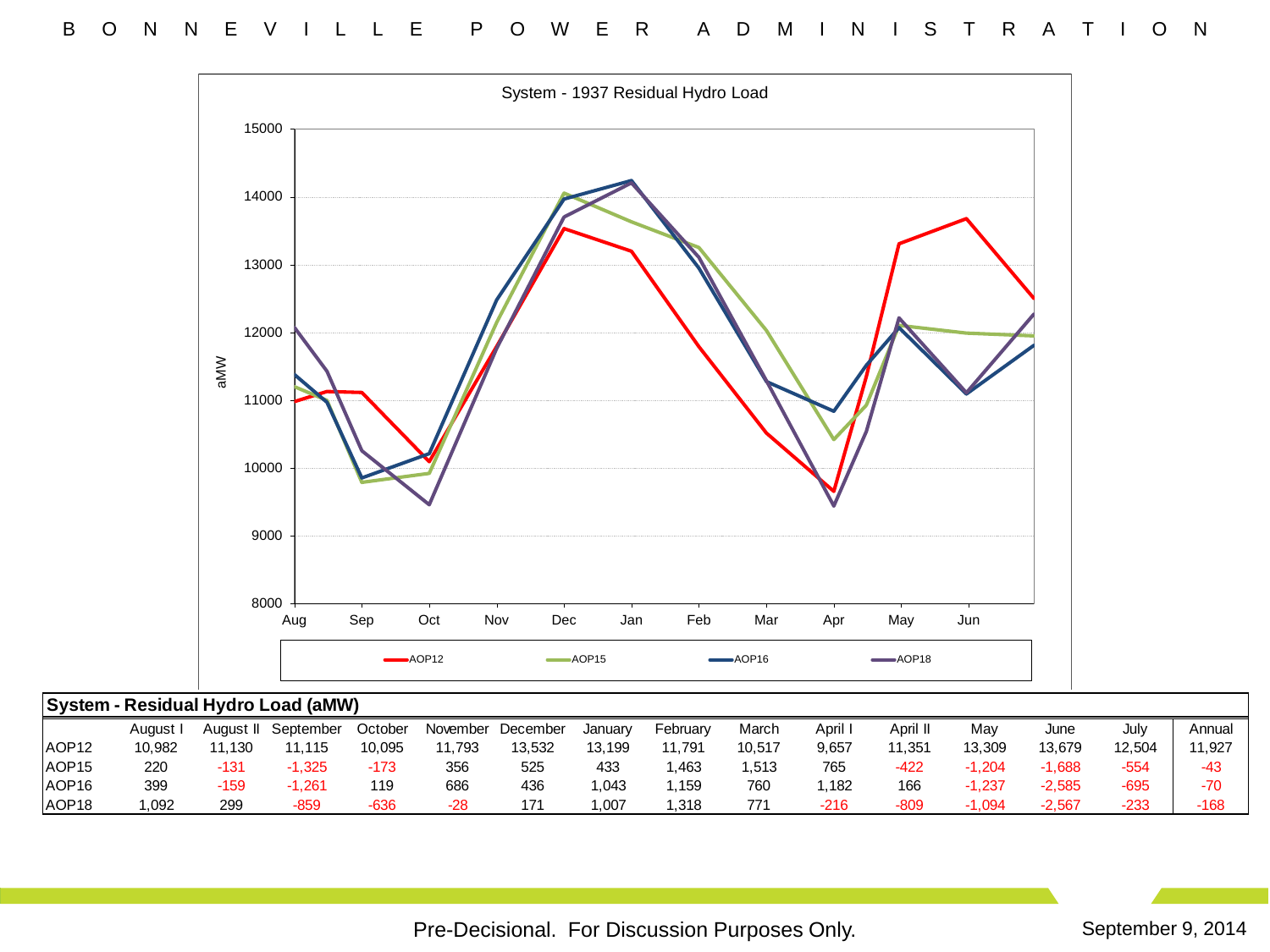#### Rate Impact of Above RHWM Loads

- BPA isolated the effect of a change in the Tier 1 System on Above HWM loads service by removing the effect of a change in customer loads:
	- Compute new Above RHMW loads assuming the BP-14 RHWM Tier 1 System Capability, and subtract these Above RHWM Loads from those computed in this RHWM Process for BP-16.
	- This difference results in the change in Above RHWM loads attributed to the change in the Tier 1 system calculation.

#### **Summary Across All Customers**

Average Above RHWM load across all customers 0.59% of Gross Net Requirement Load\* Proportion of customers affected 30%of all Preference Customers Average Above RHWM load change among affected customers 1.97% of Gross Net Requirement Load\* \*Adjustment not made for self-supplied Above RHWM Load.

19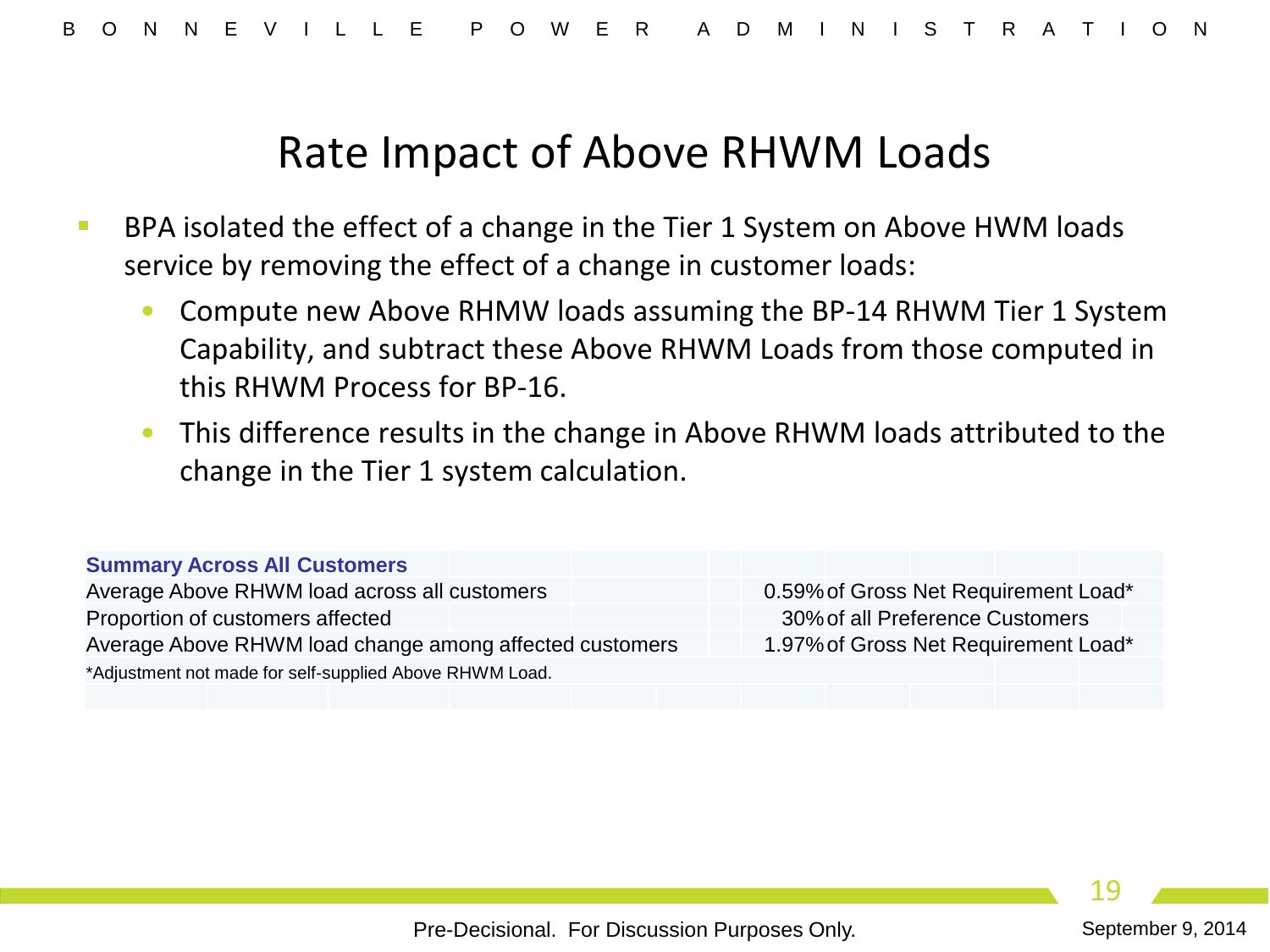#### Scenarios Considered

- BPA is considering the following scenarios after reviewing customer comments:
	- Phase in change over 2 rate periods (stepped into over 4 years) of spill implementation assumptions on Snake River:
		- 75aMW of loss generation was attributable to a presumably permanent change in spill versus transport operations under dry water conditions,
		- Step into the 75aMW, 37.5 aMW in this rate period, and 37.5aMW in BP-18.
	- Hold the T1SFCO equal to prior rate period levels and delay effect of spill and Canadian operation assumptions until more is known about the to-be implementation of the 2014 Biological Opinion.
- BPA is *considering* these alternatives:
	- BPA is looking for customer consensus on stepping away from the modeled Tier 1 system for the BP-16 period, as presented in this process, and to implement an alternative T1SFCO for RHWM calculation purposes only.
	- BPA staff will take into account legal and other considerations when making recommendations to the Administrator.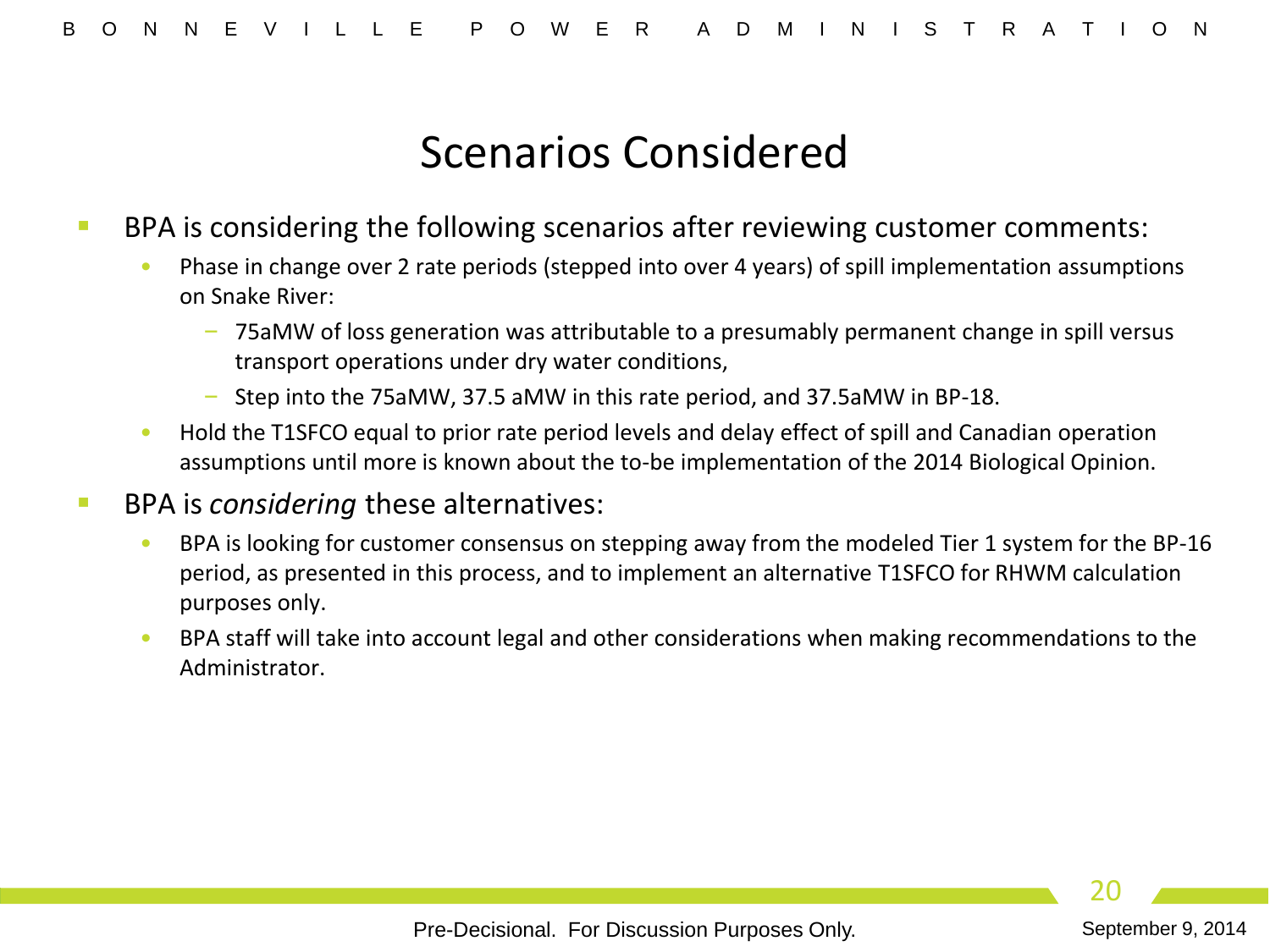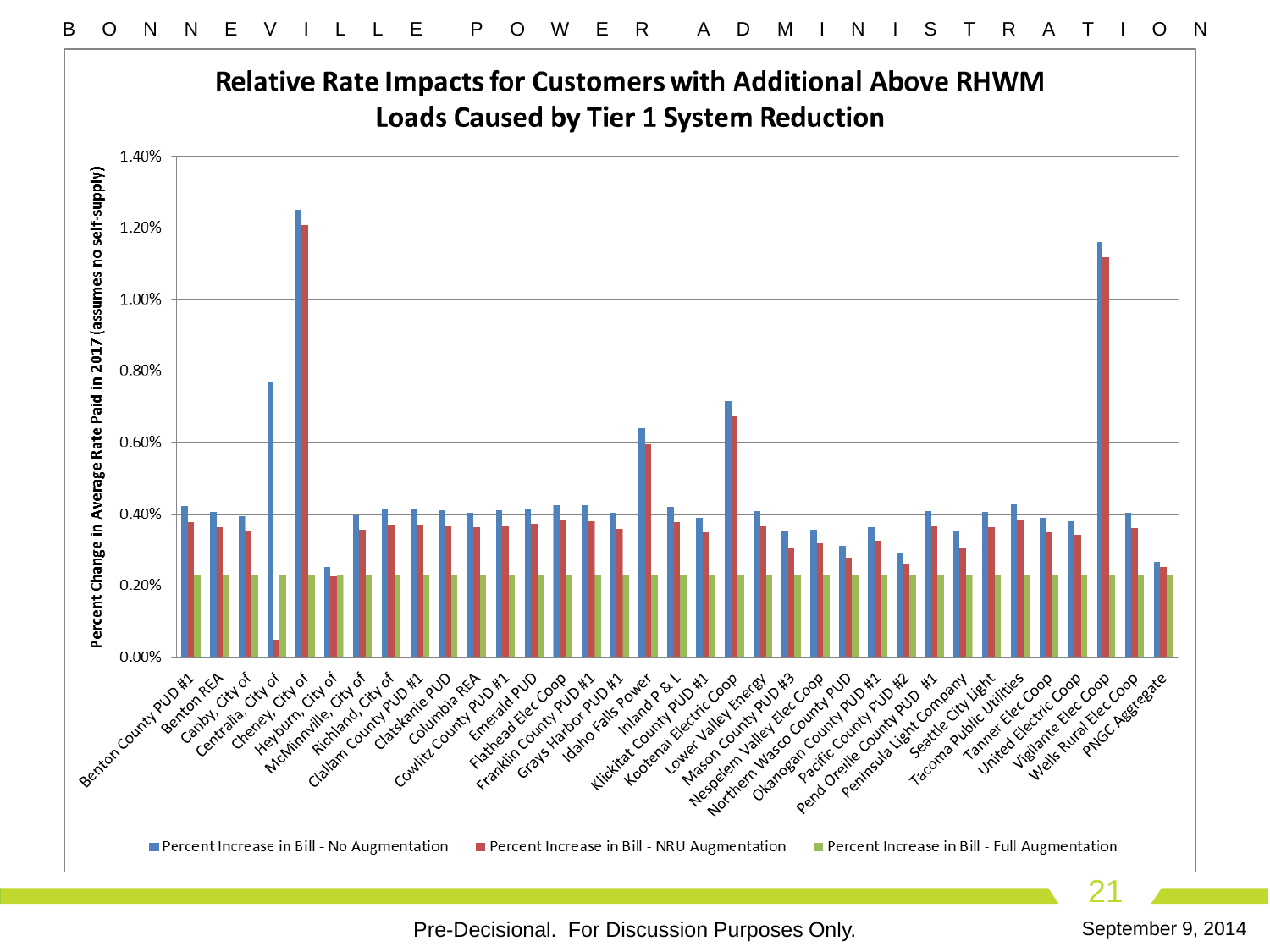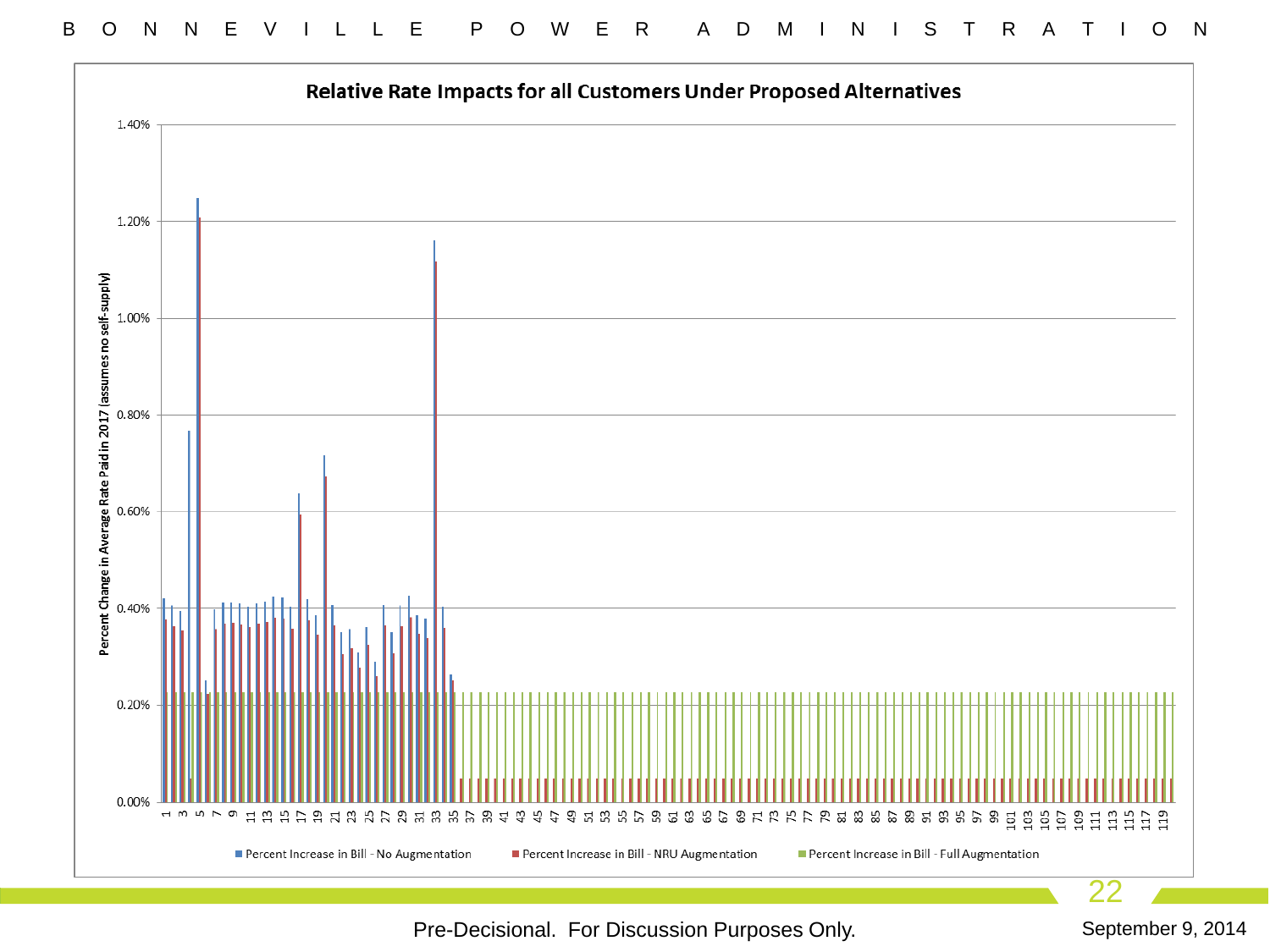### Additional Considerations

#### Legal considerations

- Assertion of flexibility for the Administrator to determine timeframe has been questioned by Bonneville General Counsel. They point to Section 3.1.2, which states, "BPA will determine the Tier 1 System Firm Critical Output as a **two-year** average of the Firm Critical Output of the Tier 1 Resources (section 3.1.3) less Tier 1 System Obligations."
- Potentially may require a change to the TRM.

#### Slice versus Non Slice impacts

- BPA staff are still exploring this issue, but after general discussion have identified at least one consideration.
- The system from the RHWM Process could be (and most likely would be) used to set Critical Slice Amounts.
	- Roughly 50% of the additional RHWM going to these slice customers would be slice product.
- Slice customers do **not** true up to actual System Augmentation expenses.
- Scenario: assume we observe a ~58 MAF water year similar to 1937/2001.
	- In this case, BPA would need to purchase to meet this slice resource load using financial reserves at high market prices for which Non Slice customers paid, and any trigger in the CRAC would be paid by Non Slice loads.

Pre-Decisional. For Discussion Purposes Only. September 9, 2014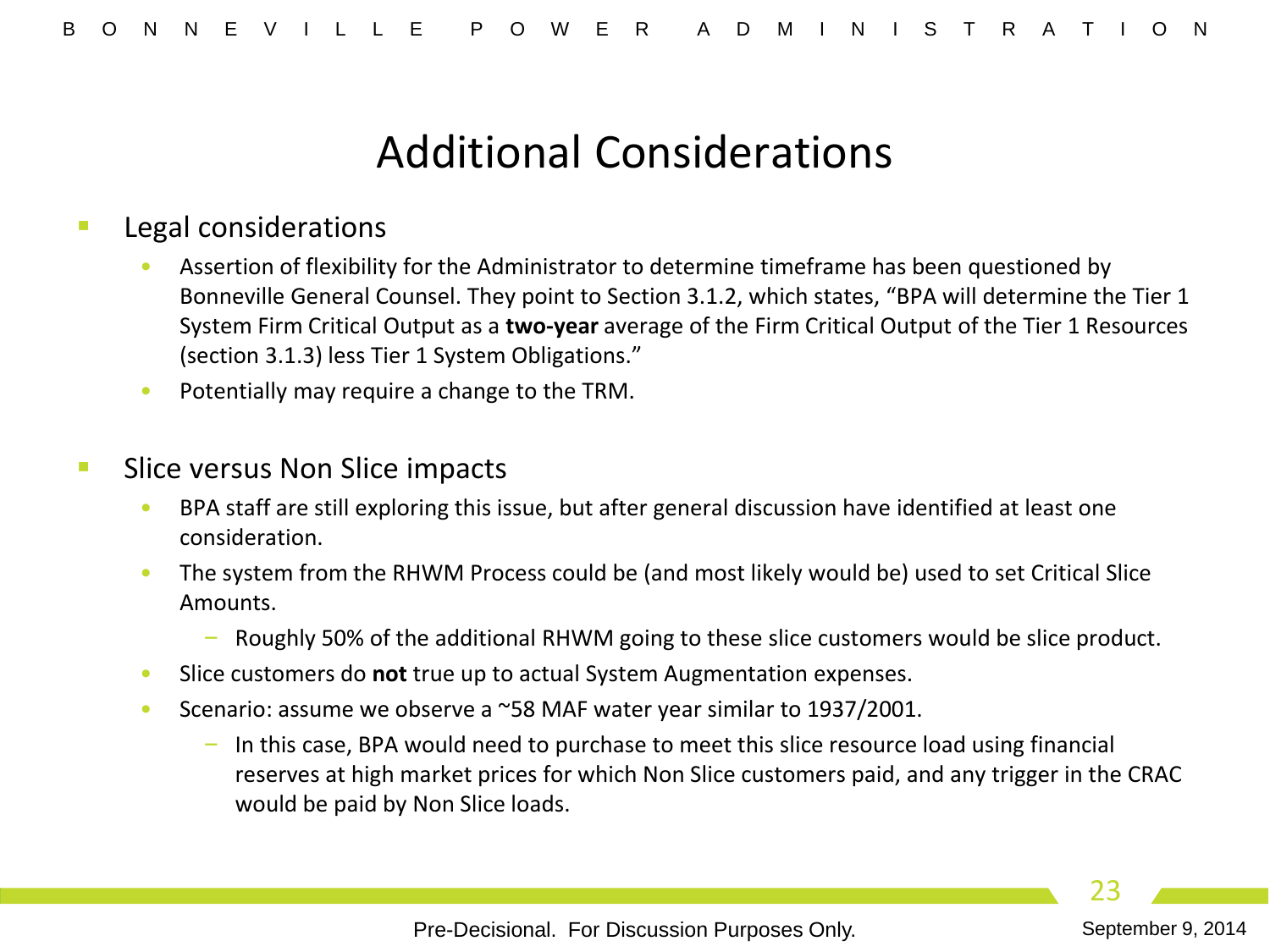## RHWM T1SFCO and Critical Slice Amounts

- **Exhibit I of the Slice/Block contracts establishes the Critical Slice Amounts for each of the** Slice/Block customers. The Critical Slice Amounts are determined annually for the upcoming Fiscal Year as part of the Annual Net Requirement Process.
- **EXPLEST 2018 Critical Slice Amounts equal a Customer's Slice Percentage multiplied by the Adjusted Annual** RHWM Tier 1 System Capability (AART1SC). The amounts used for the AART1SC are the Fiscal Year amounts used to calculate the RHWM Tier System Capability adjusted for "known and determinable events".

| <b>Slice Percent</b>                                   | 0.0350000 |           |           |  |
|--------------------------------------------------------|-----------|-----------|-----------|--|
| <b>TRL less Dedicated Resources</b>                    | 525       |           |           |  |
|                                                        |           |           |           |  |
| annual aMW:                                            | Example 1 | Example 2 | Example 3 |  |
|                                                        |           |           |           |  |
| T1SFCO                                                 | 7000      | 7200      | 7200      |  |
| <b>RHWM</b>                                            | 500       | 514       | 514       |  |
| Net Requirement                                        | 500       | 514       | 514       |  |
|                                                        |           |           |           |  |
| AART1SC*                                               | 7000      | 7200      | 7000      |  |
| <b>Critical Slice Amounts</b>                          | 245       | 252       | 245       |  |
| <b>Tier 1 Block Amounts</b>                            | 255       | 262       | 269       |  |
|                                                        |           |           |           |  |
| TOCAs:                                                 |           |           |           |  |
| Slice TOCA                                             | 0.0350000 | 0.0350000 | 0.0350000 |  |
| Non-Slice TOCA                                         | 0.0364286 | 0.0364286 | 0.0364286 |  |
| TOCA                                                   | 0.0714286 | 0.0714286 | 0.0714286 |  |
|                                                        |           |           |           |  |
| *simplified for the examples by using two-year average |           |           |           |  |

- Example 2 shows that the Critical Slice Amounts and Tier 1 Block Amounts increase by the same amount when the increased T1SFCO is also used as the AART1SC.
- Example 3 shows that only the Tier 1 Block Amounts increase when the AART1SC is no longer based on the T1SFCO.
- In example 3, 7 aMW of Tier 1 Block is being purchased at Load Shaping, see calculations below.
- Load Shaping Amounts = Tier 1 Block Amounts (NonSlice TOCA \* T1SFCO), or

 $7 = 269 - (0.0364286*7200)$ ,  $7 = 269 - 262$ 

24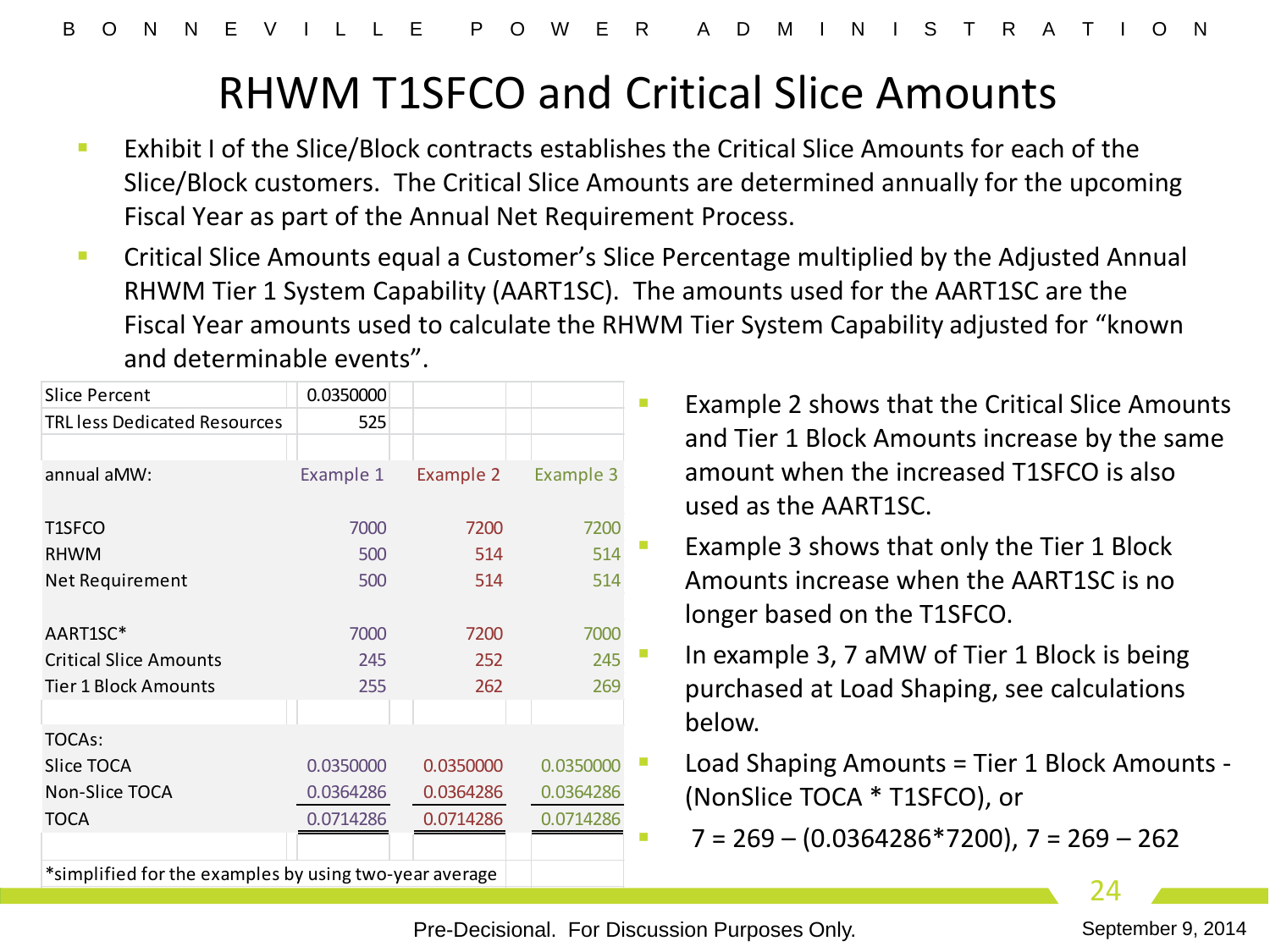## Supporting Data

- Available on the BP-16 Website:
	- Detailed tables from the BP-14 RHWM Process on an annual basis and monthly for the aggregated RHWM T1SFCO for FY 2014-15,
	- Detailed tables for the BP-16 RHWM Process presented both annually and monthly,
	- Rate Impact Analysis (in Excel),
	- Excerpts from the 2014 Biological Opinion.